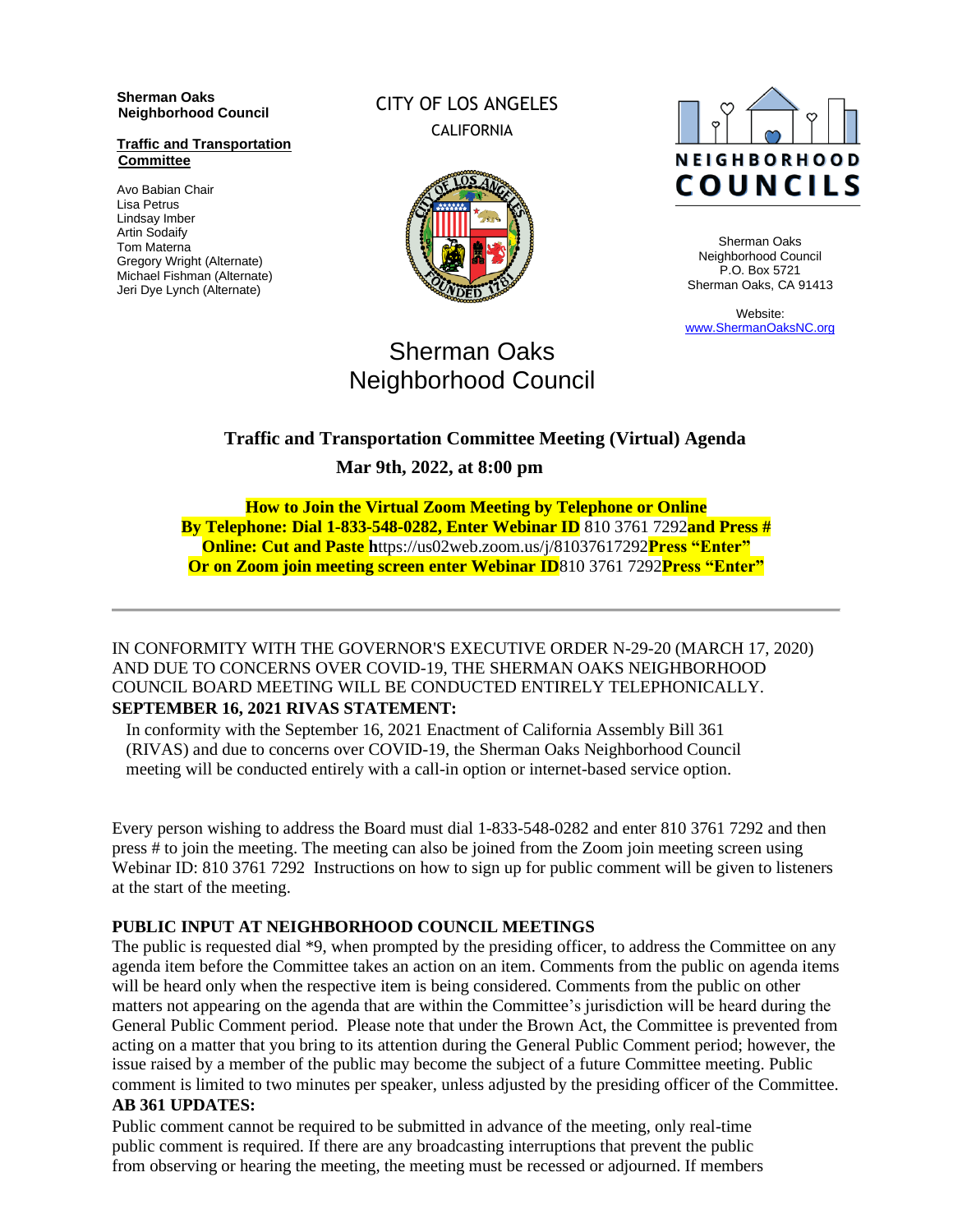Sherman Oaks Neighborhood Council Regular Traffic and Transportation Committee Meeting Agenda Wed Jan 13<sup>th</sup> 2021 7:30 pm Page 2

of the public are unable to provide public comment or be heard due to issues within the Neighborhood Council's control, the meeting must be recessed or adjourned.

*The Neighborhood Council system enables meaningful civic participation for all Angelenos and serves as a voice for improving government responsiveness to local communities and their needs. We are an advisory body to the City of Los Angeles, comprised of stakeholder volunteers who are devoted to the mission of improving our communities.*

## **I. CALL TO ORDER & ROLL CALL**

- a. Call to Order by Chair Avo Babian
- b. Roll Call

## **II. ADMINISTRATIVE MOTIONS**

a. Approval of the Minutes of Feb Committee Meeting.

#### **III. GOVERNMENT REPORTS a. COMMENTS BY PUBLIC OFFICIALS**

**IV. GENERAL PUBLIC COMMENT-**Comment from the public on non-agenda items within the Committee's subject matter jurisdiction. Each speaker will be allowed 2 minutes.

#### **V. CHAIR'S REPORT:**

## **VI. PRESENTATION:**

a. **Michael Schneider:** To Explain the **"**Streets for all" Ballot Initiative

#### b. **Parking Study Presentation:**

i. Avo will Present the St Paul Parking Study. And ideas for parking improvement.

#### **VII. Motions:**

#### a. **To Support "Streets for all" Ballot Initiative. Write a CIS in Support VIII. Traffic COMMITTEE BUSINESS**

- a. Parking ideas: Update by Artin
- b. Bike Lane: LADOT Plans
- c. Sepulveda Transit Corridor Update:
- d. Hillside Traffic:

#### **IX. Announcements by Traffic and Transportation Committee members: X. ADJOURNMENT**

## **THE AMERICAN WITH DISABILITIES ACT**